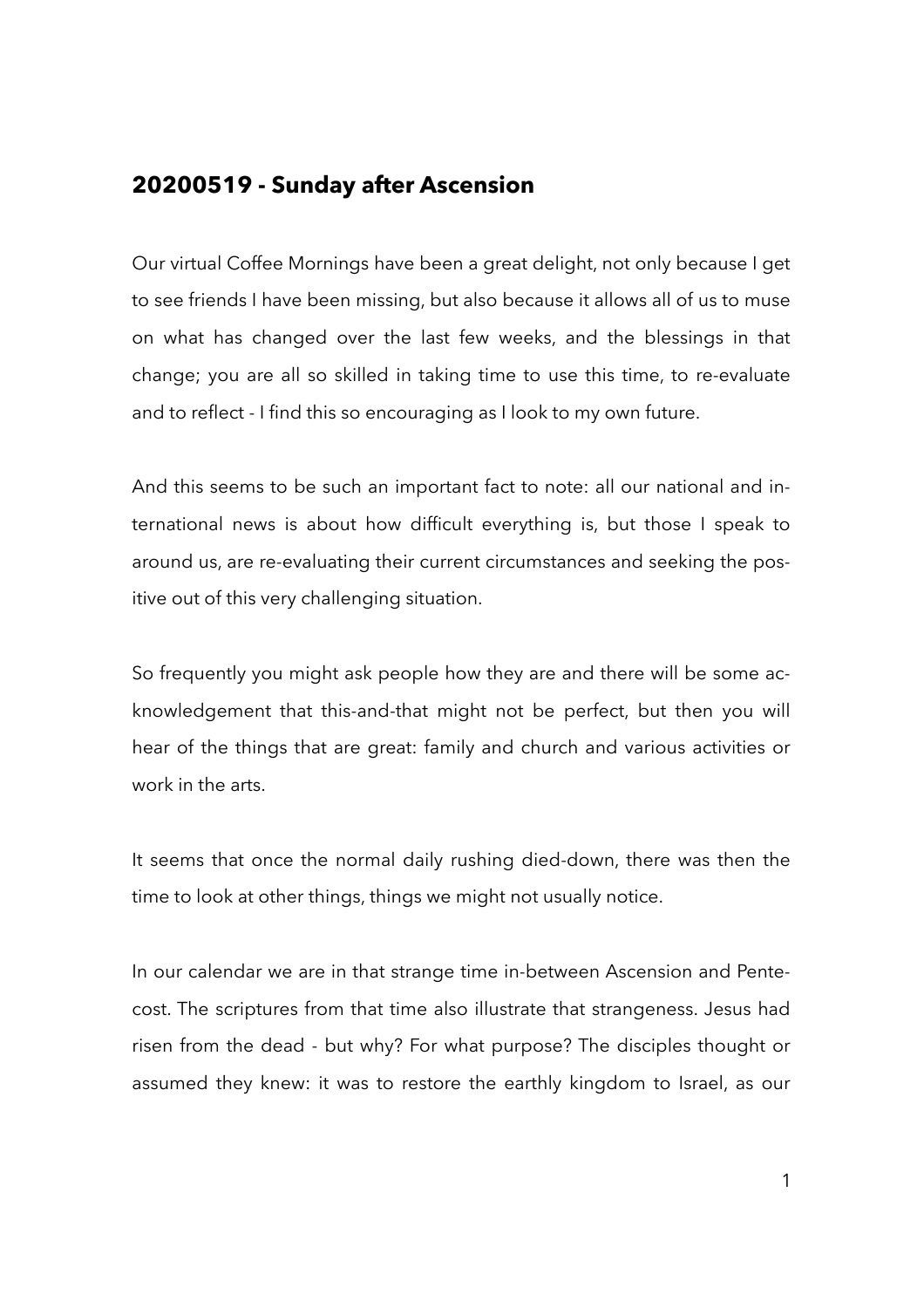Acts reading demonstrates. Can you imagine Our Lord's frustration when he heard this, although there is no record of it in the reading: had the one through whom the entire Universe was made, really gone through death and the resurrection just to sort out some political problem in a small country in the Middle East?

Pentecost of course changed all of that: now we know with the benefit of hindsight that Christ has come for everyone. The Spirit fell upon our forebears in the Faith and the world has never been the same since, indeed all of history has had to be re-written.

But the danger for us remains that we translate our own circumstances into something they are not, effectively missing-out on the opportunity to reflect. Apparently some Christians are speculating on the divine reasons for this pandemic. Fortunately most of us realise that such an attempt at analysis will most likely not produce much fruit for the Gospel. Some of our sisters and brothers are doing that now and in exactly the same way, the early Christians tried to do the same with Christ's Resurrection: for them everything had changed, but surely the reason everything changed was just so they could sort-out their age-old political issue with sovereignty. Perhaps the changes we are going through now, might similarly not have the result that everything just goes back to normal, but that something greater is brought out.

This was certainly the case for those early disciples. Everything really had changed and God's purpose as I mentioned, was revealed to be salvation for everyone, not just something small and restricted to one group of people, in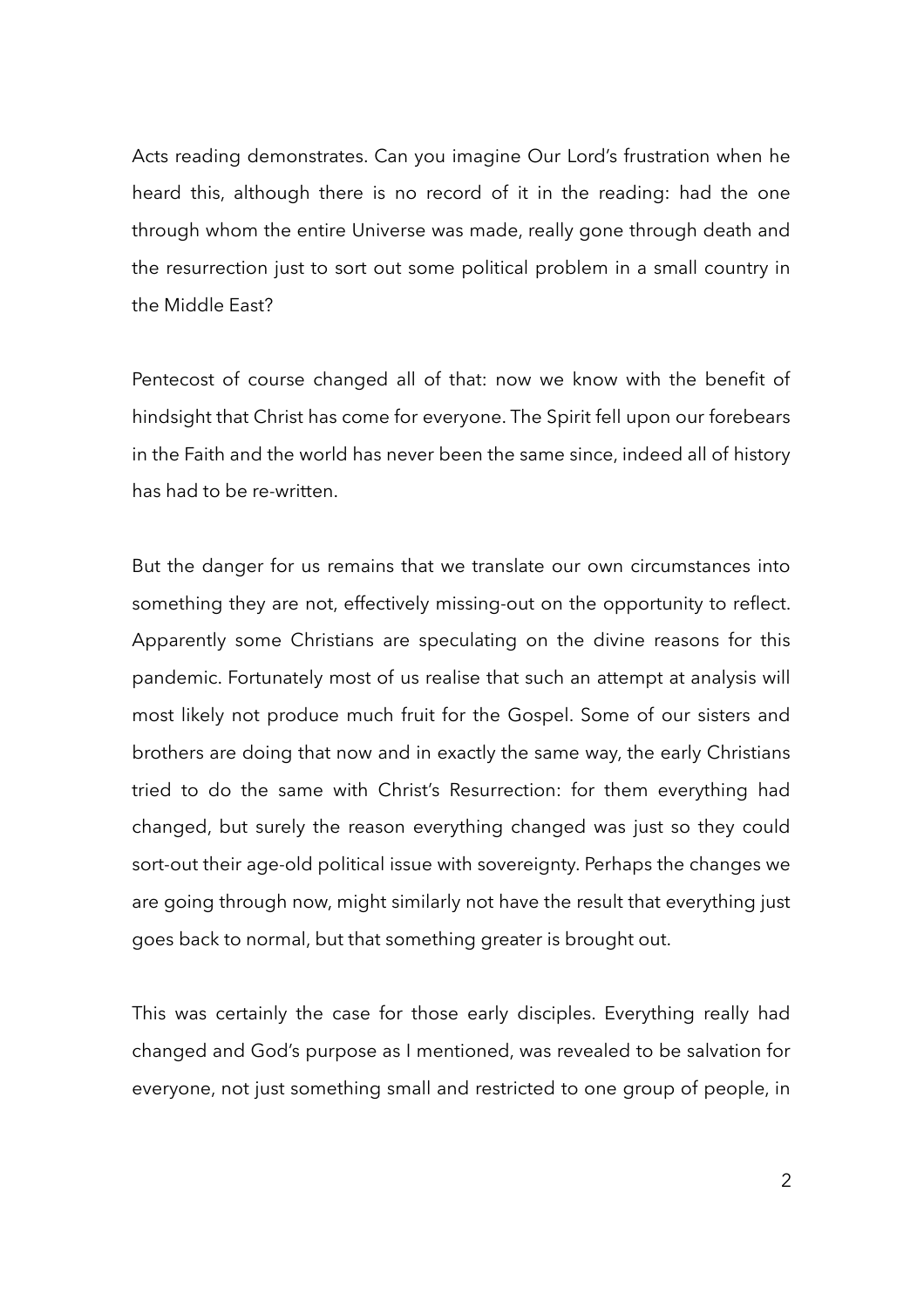one place and at one time. This is how we are called to change our perspective as the Ascension takes place and now Pentecost approaches: Jesus is nolonger to be consulted through His physical presence but now through a discipline of daily prayer and acts of service towards others; Yes he was in what we now call Palestine for three years physically, but now His Presence is available to all and any, no matter where they are or the time of day or indeed the day in history.

And so the early disciples were about to have a chance to understand the real reason for Christ's coming as a human being, a reason God had hinted at for centuries. Jesus was sticking to this purpose, this eternal purpose in God's dealings with humanity: our Gospel reading demonstrates this: What is our task, we may ask? "To know You, the only true God and the Christ You sent", and we are to be protected, so that what? So that we "may be one"; and how is this all to be accomplished? Through the Spirit coming upon those who believe, to transform our thinking into God's strategic vision for those He puts us amongst, as the Acts reading tells us.

And perhaps when everything is thrown-up in the air and we are forced to review matters, as we are now, we can get a chance to hear these messages again.

I have found this very important over these last few weeks. I was challenged to compare how my Christian walk is now, to how it was perhaps 10, 15 or more years ago. Some things have changed for the good but as always, "busy-ness" and the simple "doing" of a job, can be distracting. And so whilst